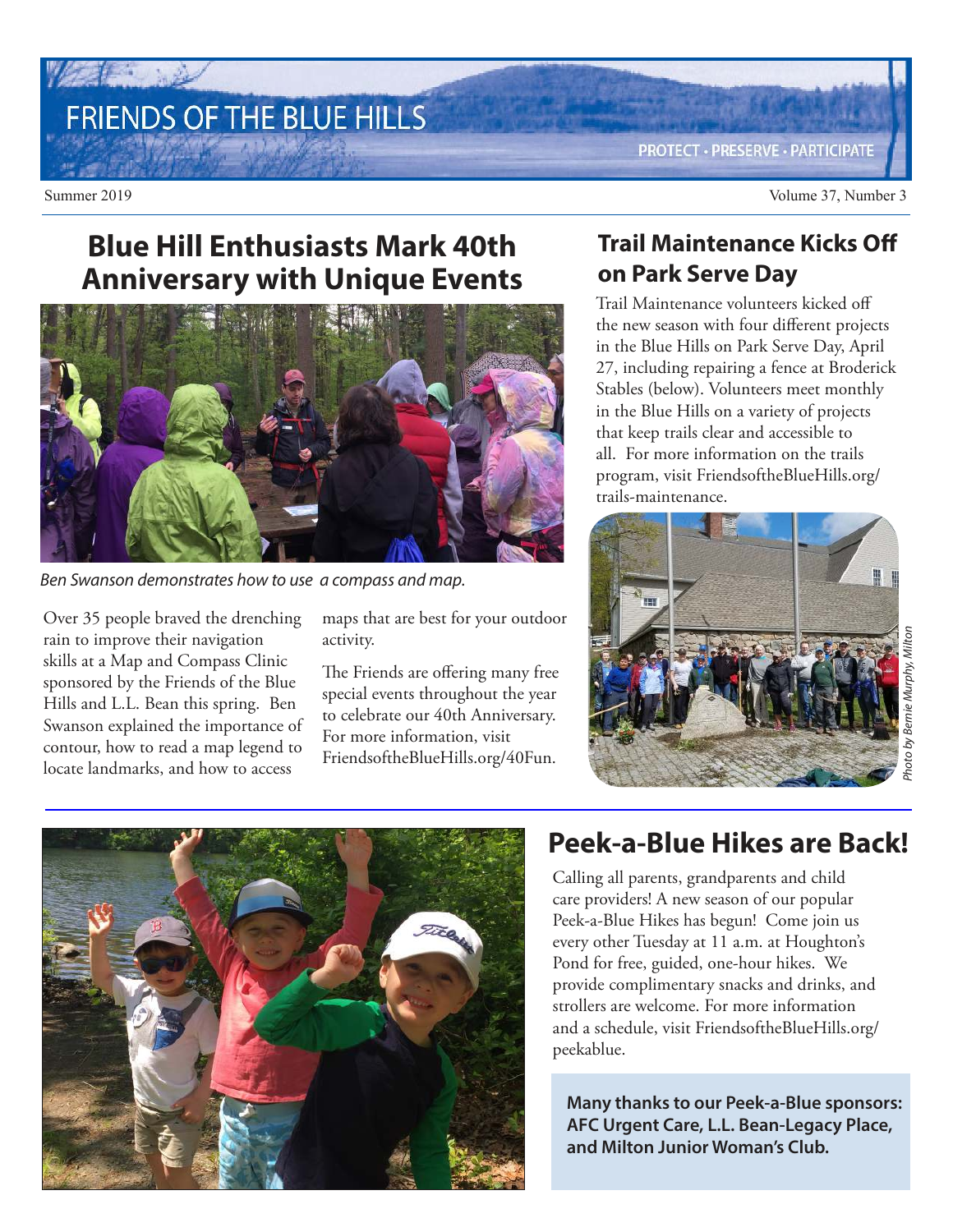# **Thank you, Bob!**

We would like to give a big thank you to Bob Tamkin for joining the Skyline Society by including the Friends of the Blue Hills in his estate planning. You can join the Skyline Society too just by letting us know you intend to include the Friends of the Blue Hills in your Will.

Bob Tamkin hikes the Blue Hills trails every day with his dog. He credits the Blue Hills for enhancing the quality of his life. He feels like nature is essential for a happy and healthy life.

This park is "an unbelievable resource,'' he says. He feels strongly that "If it's not protected, it won't be there. It's that simple." He is grateful for the foresight that the park founders had

over 100 years ago and wants to make sure it is there for people 100 years from now.

Bob says that he feels strongly that nature and open space also have an inherent value… and he knows that our open space is disappearing. "I want to do my part to preserve it for future generations."

In addition to making a modest contribution each year above his dues, he recently included the Friends of the Blue Hills in his estate planning because "like anything else of value in life, if it is not cared for and



protected, we will lose it."

To learn about joining the Skyline Society by remembering the Friends in your Will, visit FriendsoftheBlueHills. org/support/donate-in-your-will.

## **Hikers Explore the Geology of the Park**

Geologist Les Tyrala led a group of 15 people on a fascinating geological trek up



Great Blue Hill during this spring's Rockin' in the Park Hike. For more information on future hikes, please visit FriendsoftheBlueHills.org/news-events/ calendar.

#### **The Friends of the Blue Hills newsletter is produced four times a year.**

**Editors: Anne Comber, Judy Jacobs, Barbara Kirby**

#### **Layout: Donald Souliere**

**Visit us on the web at www.FriendsoftheBlueHills.org or call 781-828-1805 for membership, maps and schedule information. P.O. Box 416, Milton, MA 02186**

## **YES! I want to protect the Blue Hills Reservation!**

- Basic Membership \$30+\$10=\$40\* Ponkapoag Protector \$50<br>■ Hancock Hill Hero \$100 Skyline Steward \$250
- $\Box$  Hancock Hill Hero \$100
- $\Box$  Chickatawbut Champion \$500  $\Box$  Great Blue Guardian -\$1,000
- Other \_\_\_\_\_\_\_\_\_\_\_\_\_\_\_\_\_\_
	- Payment Frequency (Choose one)
- **Q** One-time Donation
	- $\Box$  Monthly Donation of \$



## \_\_\_\_\_\_\_\_\_\_\_\_\_\_\_\_\_\_\_\_\_\_\_\_\_\_\_\_\_\_\_\_\_\_\_\_\_\_\_\_\_\_\_\_\_\_ \_\_\_\_\_\_\_\_\_\_\_\_\_

Card Number Exp. date (MM/YY) Card security code

 $\frac{1}{6}$ 

Name \_\_\_\_\_\_\_\_\_\_\_\_\_\_\_\_\_\_\_\_\_\_\_\_\_\_\_\_\_\_\_\_\_\_\_\_\_\_\_\_\_\_\_\_\_\_\_\_\_\_\_

#### Address \_\_\_\_\_\_\_\_\_\_\_\_\_\_\_\_\_\_\_\_\_\_\_\_\_\_\_\_\_\_\_\_\_\_\_\_\_\_\_\_\_\_\_\_\_\_\_\_\_

City/State/Zip\_\_\_\_\_\_\_\_\_\_\_\_\_\_\_\_\_\_\_\_\_\_\_\_\_\_\_\_\_\_\_\_\_\_\_\_\_\_\_\_\_\_\_\_\_

Phone \_\_\_\_\_\_\_\_\_\_\_\_\_\_\_\_\_\_\_ E-mail \_\_\_\_\_\_\_\_\_\_\_\_\_\_\_\_\_\_\_\_\_\_\_\_\_

Please mail to Friends of the Blue Hills

P.O. Box 416, Milton, MA 02186

You may also donate through our secure server at FriendsoftheBlueHills.org.

#### **Thank you for your generous support!**

**\***Optional \$10 for 40th Anniversary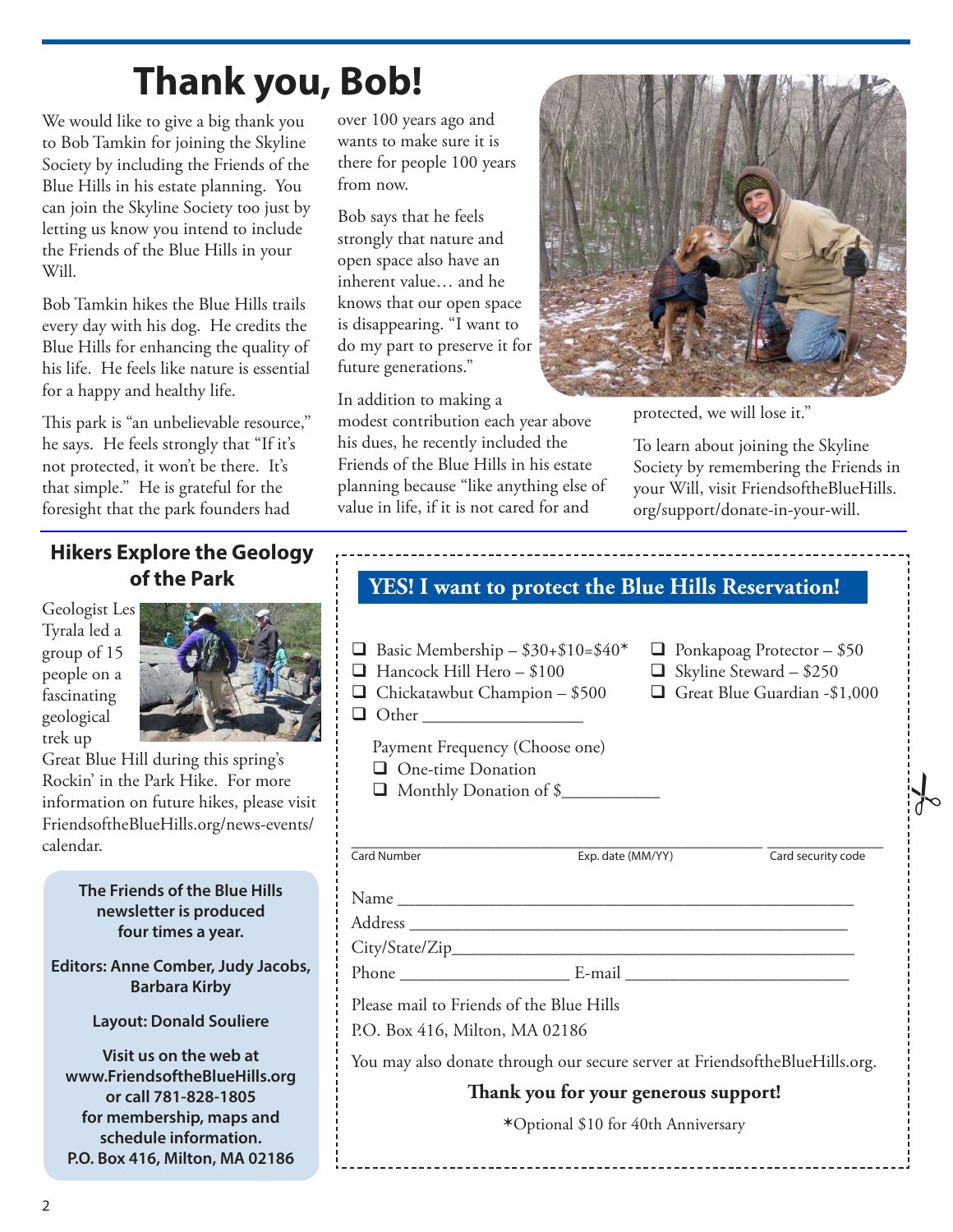## **A Spectacular Blue Hills Dinner at the Top of the Blue Hills Observatory!**

What better restaurant to cater our exclusive Dinner in the Blue Hills than the Blue Hills Grille!

Enter our raffle, and you will have a chance to enjoy a mouth-watering dinner for six provided by Blue Hills Grille, the award-winning restaurant nestled in the Blue Hills.

The winner and five friends will be served a three-course meal by the chef in an exquisite setting at the top of the Blue Hills Observatory, with a 360- degree view of Boston, the Blue Hills and the ocean.

Tickets are \$15 each or 3/\$35 and can be purchased online on our secure website: FriendsoftheBlueHills.org/ raffle2019.

The winning ticket will be drawn at our Annual Celebration to be held on Thursday, October 3. You need not be present to win.





Tam Willey serves tea to participants at the conclusion of forest bathing.

## **A Blissful Respite… For Members Only!**

As part of our 40th Anniversary Celebration, the Friends is offering our members an opportunity to immerse themselves in the beauty and serenity of the Blue Hills! On Saturday, July 27, from 8:30-11 a.m., Certified Forest Therapy Guide Tam Willey will be leading a Forest Bathing Walk in the Reservation. These slow-paced guided wanderings promote wellness through a series of gentle sensory-opening invitations that invite us to notice more of our natural surroundings. These therapeutic experiences support a deepening connection with the natural world, opening us to the healing medicine of the forest.

SPACE IS LIMITED and is open to Members Only on a first-come, first-served basis. Registration opens on Sunday, July 7, at 5 p.m. Once registered, you will receive additional information, including the meeting place. To register on July 7, please email info@FriendsoftheBlueHills.org. If you are not yet a member, you can join today! Please visit FriendsoftheBlueHills.org/support.

### **Photo Contest Deadline is Sunday, September 8, at 5 p.m.!**

Show us why we all want to protect the Blue Hills, by entering your favorite photos of the Blue Hills in our 40th Anniversary Photo Contest! Capture the beauty of the Blue Hills… with the inhabitants or visitors who value it! When you enter this year's photo contest, you could win one of two \$250 gift certificates to L.L. Bean … and have your photo included in the 40th Anniversary calendar!

One prize will be awarded to the photographer with the photo that has the most electronic votes, and another prize will be awarded by a panel of judges. But don't wait—submit your photos now! The contest ends Sunday, September 8. Visit FriendsoftheBlueHills. org/photo-contest for details.